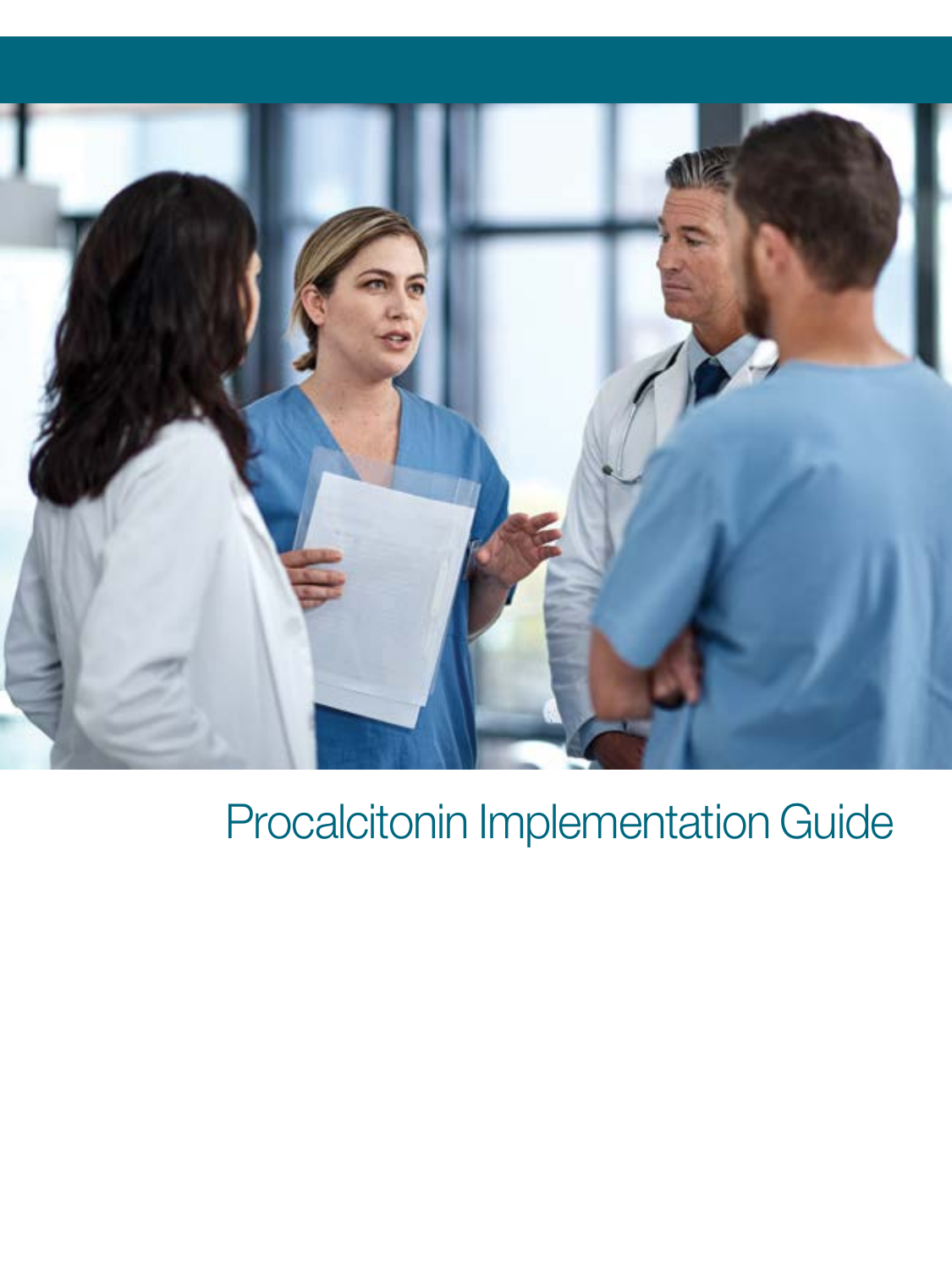Implementing changes in a complex healthcare organization can be challenging. This implementation guide provides a road map for protocol development, integrating Procalcitonin (PCT) into clinical practice, and recommendations for evaluating the process and impact of testing.

# Education and support

Research shows that behavior changes based on improving both knowledge and attitudes are more sustainable than manipulating behavior alone. Focus on practical "need to know" content, and then follow up with "nice to know" information or provide additional materials for self-directed study.

# **Resourses**

Your Medical Science Liaison (MSL) will serve as a PCT expert and scientific resource guiding you and your team through PCT implementation. Your MSL will provide education, guidance on order sets and help with protocol development to ensure a full understanding of PCT kinetics, clinical applications and how it can aid in antibiotic decision making.

- Grand rounds lecture by a physician guest speaker
- Webinar, video clips for learning on demand
- Repeat interdepartmental education
- Continuing literature support as requested

The MSLs provide clinical support throughout the implementation process (table below). Your facility will choose the teaching methods that will work best with your workflow. Options include instructor-led sessions which are most effective, along with, computer-based training, small group teaching and discussion, or a combination.

### Pre-implementation During Implementation 3-6 Months After Implementation

Studies have demonstrated that when the antibiotic advisor is a pharmacist, antibiotic consumption improves.<sup>1-3</sup> In addition, an Antibiotic Stewardship Committee that reviews rapid diagnostic testing results and provides feedback to providers can help clinicians act upon the results.

- Provide information and education to antibiotic stewardship committee, sepsis committee, ICU, ED, ID, pharmacy, lab
- Procalcitonin kinetics, interpretation of results, scientific evidence
- Examples of order sets and protocols from hospitals that use PCT
- Abbreviated bibliography of recent PCT literature sent electronically with active links
- References: hospitals, clinicians, lab personnel

- Interdepartmental education (Similar to pre-implementation education)
- Roving Q&A at all ordering
- departments
- Review and learn from case studies
- Pocket-size reference cards distribution

**STUDY** Study feedback to confirm or to adjust the plan



# Procalcitonin Implementation in Your Hospital

# Implementation best practices

### 1. Education, education, education

It is vital to provide tailored education to all clinicians involved with PCT testing including members of the Antibiotic Stewardship Committee, pharmacy, critical care, emergency medicine, hospitalists, infectious disease and laboratory.

### 2. Pharmacy and Antibiotic Stewardship Committee involvement

### 3. Order set/protocol development

Order sets standardize and expedite the ordering process and helps clinicians ensure that critical components of care are not overlooked. They also help to control test utilization and prevent unnecessary testing.

### 4. Assess PCT testing impact: Pre- and post outcome assessment

A pre- and post-assessment measures the occurrence of predetermined outcomes before and after PCT testing is implemented. This allows the implementation team to assess the implementation strategy as well as the impact of PCT testing. This assessment should be based on predefined metrics, e.g. antibiotic consumption, adverse drug events, C-diff rates, hospital/ICU length of stay, health economics, etc.

### 5. Assess compliance and offer feedback

Feedback and pharmacy oversight will help guide clinician practice which may lead to improved clinical and health economic outcomes.

 $\zeta$ 

### ACT

Act on knowledge gained, make any adjustments necessary, then plan the revisions and incorporate them in the roll out DO Do a test-run of the intervention

### PLAN

Plan the change strategy… on a small scale

**STUD<sup>Y</sup>**

**DO**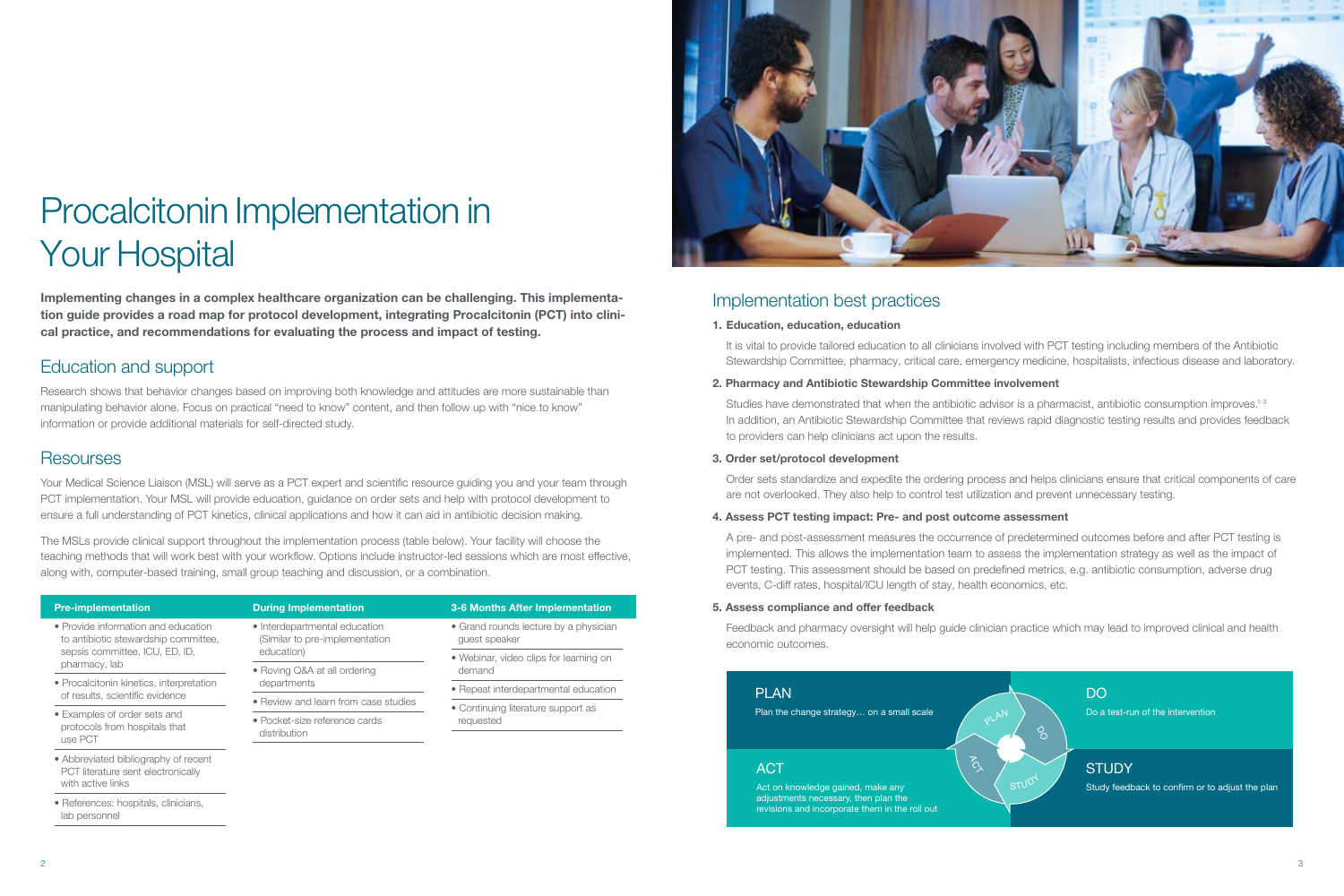

## Create an implementation strategy

• Recruit team members that are immediately affected by the change and who have the ability to influence others' reception of the protocol change

Physician leadership **Antibiotic Stewardship Committee Clinical pharmacy** Clinical laboratory Informatics Quality management

- Determine how the test will be used clinically: antibiotic stewardship, differential diagnosis (rule-out bacterial infection),
- Establish Alert and Critical Lab Values.
- Develop and/or update order sets and protocols for each patient population.

and which patient populations will be included (LRTI, COPD, sepsis, etc.)

- Establish a go-live target date.
- Define education plan and timeline for Antibiotic Stewardship Committee, Sepsis Committee, Critical Care Committee, Emergency Department, Pharmacy, Laboratory, etc.
- Define timeline and metrics for Pre / Post outcome assessment including duration of data collection, e.g. 4 months of baseline data prior to starting PCT, then collect 4 months of data after implementation has been completed. Define metrics, e.g. antibiotic consumption, adverse drug events, c-diff rates, hospital/ICU length of stay, health economic, etc.
- Create a Communication Plan that outlines how to communicate implementation details with end-users. Include go-live date, education dates, selected clinical applications, updates on order sets / protocol developments, etc.

#### Key steps to consider:

- 1. Add PCT as an order into EMR this must be done early in the process to ensure it's available when you go-live.
- 2. Develop onscreen prompts for ordering PCT, e.g. suspected bacterial infection, LRTI, sepsis, fever, etc.
- 3. Consider PCT as a pre-checked item for baseline and follow-up draws.
	- ✓ How will order be triggered? ✓ How will results be monitored?
	- ✓ Does test need to be repeated in a specific time frame? ✓ Is trending or tracking required?
	- ✓ Do standard documents need to be updated? ✓ Do we need custom elements?
- 
- -

## Establish critical values and reference ranges

Key steps to consider:

1. Discuss whether to establish critical values and reference ranges. There is not one specific cut-off for PCT. The cut-offs are determined based on where and how PCT is used (ED, surgery, monitoring, neonatology, etc.). In addition, a trend can provide more information than one absolute value.

#### Example:

- 1. Repeat 6-12 hours after initial draw if baseline <0.25 (or another pre-defined low value per your hospital policy) and suspicion of infection is present.
- 2. Draw Q am x2 to monitor trend.
- 3. Determine who will be responsible for following PCT.
- For clinical decision making: Intensivist/hospitalist/ED physician and/or clinical pharmacists - For antibiotic de-escalation: Intensivist/hospitalist and/or clinical pharmacist
- From a quality standpoint: QI/QA
- Who will monitor for spending/cost savings: Pharmacy for de-escalation, QI/QA for sepsis
- 2. Customize any additional elements based on organizational factors and potential barriers.
	- Are there any other labs that can be eliminated from current work-up?
	- After implementation, track if there are fewer orders for blood cultures, etc.

## Feedback and evaluation

Encourage feedback throughout the implementation process. Once PCT has been incorporated into practice, survey staff members at all levels and ask them what went well, what didn't go well from their perspective, and how the process could be improved next time. Share what you learn with other implementation teams to facilitate future process improvements.

Support a culture of information sharing. Learn from others' experience, as they can learn from yours.

### Long-term follow-up

Return to your baseline data. Collect data on the same parameters and compare pre- and post-implementation to determine if you met the goals described in the initial phase. Celebrate your successes! Bring the team together to analyze where you might fall short to explore revising your implementation plan to address any shortcomings.

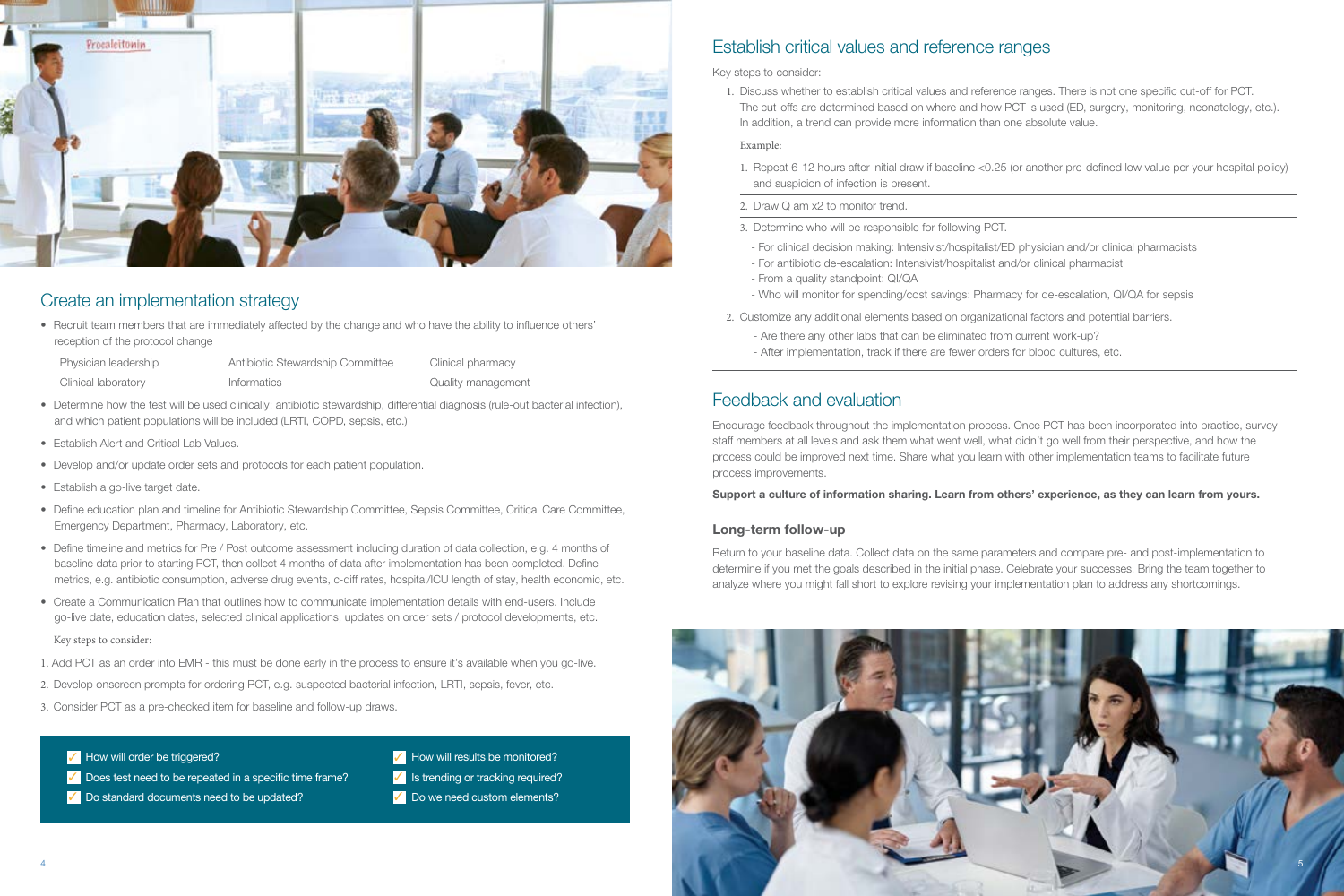Discontinuing antibiotics for patients with lower respiratory tract infection (LRTI), or suspected or confirmed sepsis<sup>5,6</sup>

Important Considerations: Antibiotic therapy should be considered regardless of PCT result if the patient is clinically unstable, is at high risk for adverse outcome, has strong evidence of bacterial pathogen, or the clinical context indicates antibiotic therapy is warranted. If antibiotics are withheld, reassess if symptoms persist/worsen and/or repeat PCT measurement within 6-24 hours. In order to assess treatment success and to support a decision to discontinue antibiotic therapy, follow up samples should be tested once every 1-2 days, based upon physician discretion taking into account patient's evolution and progress. PCT levels may not be elevated in patients infected by certain atypical pathogens, such as Chlamydophila pneumoniae and Mycoplasma pneumoniae.



Please Note: PCT levels below 0.5 ng/mL do not exclude an infection, because localized infections (without systemic signs) may also be associated with such low levels. If the PCT measurement is done very early after the systemic infection process has started (usually < 6 hours), these values may still be low.

Important Considerations: If clinical picture has not improved and PCT remains high, re-evaluate and consider treatment failure or other causes.

| PCT (ng/mL)           | < 0.10                                    | $0.10 - 0.25$                    |
|-----------------------|-------------------------------------------|----------------------------------|
| Ongoing<br>Infection? | <b>Very Unlikely</b>                      | <b>Unlikely</b>                  |
| Interpretation        | <b>ABx Strongly</b><br><b>Discouraged</b> | <b>ABx</b><br><b>Discouraged</b> |



# LRTI  $\leq 0.25$  ng/mL

PCT can be measured on serum or plasma; the liquid chosen should be consistent throughout a patient's clinical course. Do not use citrate plasma tubes for specimen collection.

*See next page for additional notes.*

PCT values rise in relation to sepsis severity, providing clinicians with a valuable tool for assessing patients suspected of sepsis.7-9



# Procalcitonin implementation planning checklist

| Preparation                       | <b>Yes</b> | <b>No</b> | <b>Not</b><br>Required | <b>Comments</b> |
|-----------------------------------|------------|-----------|------------------------|-----------------|
| Recruit team members              |            |           |                        |                 |
| Confirm administrative support    |            |           |                        |                 |
| Develop action plan with dates    |            |           |                        |                 |
| Set goals                         |            |           |                        |                 |
| Review research                   |            |           |                        |                 |
| Explore laboratory options        |            |           |                        |                 |
| Identify health economic benefits |            |           |                        |                 |
| Assemble baseline data            |            |           |                        |                 |
| Custom elements                   |            |           |                        |                 |
| Custom elements                   |            |           |                        |                 |

| <b>Development</b>                                                        | <b>Yes</b> | <b>No</b> | <b>Not</b><br>Required | <b>Comments</b> |
|---------------------------------------------------------------------------|------------|-----------|------------------------|-----------------|
| How test order will be triggered                                          |            |           |                        |                 |
| How results will be monitored                                             |            |           |                        |                 |
| Create new flow sheet or revision<br>to existing                          |            |           |                        |                 |
| Check policies, procedures, protocols,<br>care paths for needed revisions |            |           |                        |                 |
| Design education / support materials                                      |            |           |                        |                 |
| Custom elements                                                           |            |           |                        |                 |
| Custom elements                                                           |            |           |                        |                 |

| Implementation                                                             | <b>Yes</b> | <b>No</b> | <b>Not</b><br>Required | <b>Comments</b> |
|----------------------------------------------------------------------------|------------|-----------|------------------------|-----------------|
| Identify targeted compliance threshold                                     |            |           |                        |                 |
| Conduct trial run pilot                                                    |            |           |                        |                 |
| Study process, feedback & revise plan<br>as needed; confirm "go-live" date |            |           |                        |                 |
| Train everyone involved in process just<br>before go-live                  |            |           |                        |                 |
| Go-live                                                                    |            |           |                        |                 |
| Custom elements                                                            |            |           |                        |                 |
| Custom elements                                                            |            |           |                        |                 |

| <b>Evaluation</b>                                      | <b>Yes</b> | <b>No</b> | <b>Not</b><br><b>Required</b> | <b>Comments</b> |
|--------------------------------------------------------|------------|-----------|-------------------------------|-----------------|
| Measure compliance and order patterns                  |            |           |                               |                 |
| Collect feedback and review formal<br>evaluation forms |            |           |                               |                 |
| Evaluate entire process                                |            |           |                               |                 |
| Make revisions as needed                               |            |           |                               |                 |
| Collect data for longitudinal study                    |            |           |                               |                 |
| Custom elements                                        |            |           |                               |                 |
| Custom elements                                        |            |           |                               |                 |

# **Procalcitonin**

Initiating antibiotic therapy for patients with suspected or confirmed lower respiratory tract infection (LRTI)<sup>4</sup>